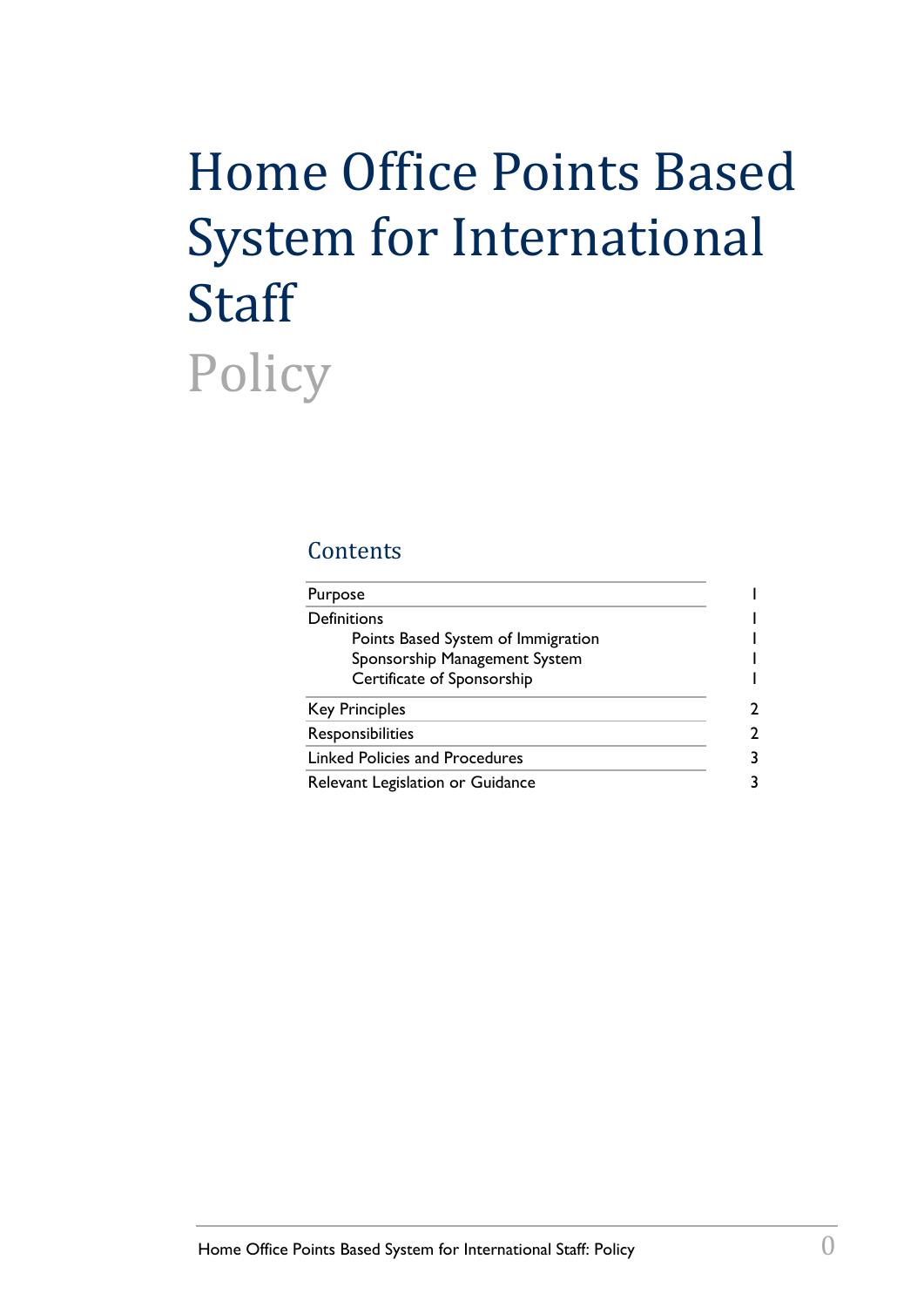## Home Office Points Based System for International Staff

Policy

## <span id="page-1-0"></span>**Purpose**

- 1. The University's continued recruitment of high quality staff from outwith the UK is reliant upon us maintaining relevant Home Office licences.
- 2. The purpose of this policy is to outline the University's commitment and overall approach to working effectively and efficiently within the Points Based System of Immigration (PBS) to support both the recruitment and employment of non-UK staff who require a visa to work in or visit the UK. The policy and procedures are mandatory and apply to the work of all existing staff within academic and professional services departments involved in the recruitment and/or employment of staff.

## <span id="page-1-2"></span><span id="page-1-1"></span>**Definitions**

#### **Points Based System of Immigration**

- 3. There are five main categories of immigration under which people applying to come to the UK to work or study can be categorised. Applicants will need to demonstrate that they meet the relevant criteria and score the number of points required for the visa they are applying for. The five main categories of the system are:
	- Skilled Worker visa
	- Skilled Work: Health and Care visa
	- Global Talent visa
	- Student visa
	- Graduate visa (opens Summer 2021)

In additional the University is also able to sponsor visiting researchers and visiting academics through the T5 (Temporary Worker) Government Authorised Exchange Worker Route.

This policy and the associated procedures cover the arrangements for sponsorship through the Skilled Worker and the T5 (Temporary Worker) Government authorised Exchange routes.

#### **Sponsorship Management System**

<span id="page-1-3"></span>4. This online system is used by sponsor licence holders to apply to the Home Office for Certificates of Sponsorship (CoS).

#### **Certificate of Sponsorship**

<span id="page-1-4"></span>5. A certificate of sponsorship is a 'virtual document', with a unique reference number which employers issue to a migrant where a genuine role exists and the migrant meets the criteria and number of points required to apply for permission to enter the UK if they are overseas (known as 'entry clearance'), or permission to stay in the UK if they are already here (known as 'leave to remain').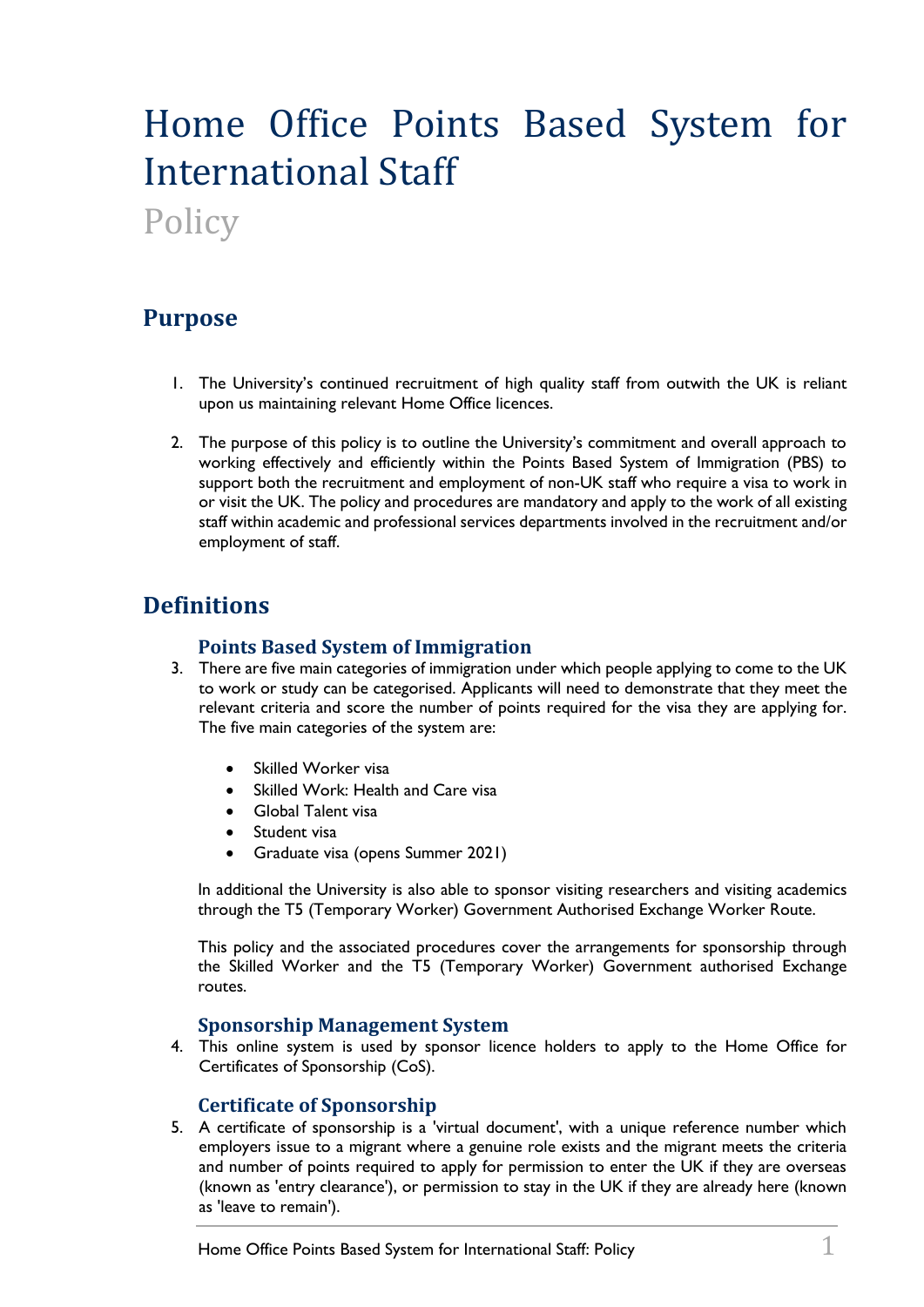## <span id="page-2-0"></span>**Key Principles**

- 6. The University of Strathclyde is pleased to have achieved A-Rated Sponsor status and takes its responsibilities as a Sponsor seriously.
- 7. The University is committed to developing and maintaining a positive and cooperative working relationship with Home Office colleagues and to engaging constructively and honestly with ongoing dialogue and monitoring processes.
- 8. In its work on the Points Based System, he University acknowledges the two basic principles of sponsorship:
	- Those who benefit most directly from migration (employers, education providers or other bodies that bring migrants) help to prevent the system being abused; and
	- Those applying to come to the UK to work or study are eligible to do so and a reputable employer or education provider genuinely wishes to take them on.
- 9. In line with the specified duties that sponsors hold, the University has developed systems and processes to support and facilitate effective and appropriate monitoring, record keeping, and reporting of information to Home Office as required.
- 10. Systems and processes are in place to support the efficient and appropriate issuing of Certificates of Sponsorship and these are reviewed and updated as necessary on an on-going basis (see "PBS Recruiting and Monitoring Procedure").
- 11. All staff involved in employing non-UK staff to come to the University to work or visit via the Points Based System of immigration, are required to operate in line with the agreed policies and procedures. A wide range of both academic and professional services teams have key roles in the University's work in this area, it is therefore essential that all staff involved work collaboratively with relevant colleagues around the institution.
- 12. The University ensures an adequate number of suitable [Level 1](https://assets.publishing.service.gov.uk/government/uploads/system/uploads/attachment_data/file/946016/2020-12-17_Sponsor-guidance_Part-1-Apply-for-licence_12-20_v1.0.pdf#page=26) and [Level 2](https://assets.publishing.service.gov.uk/government/uploads/system/uploads/attachment_data/file/946016/2020-12-17_Sponsor-guidance_Part-1-Apply-for-licence_12-20_v1.0.pdf#page=28) users are in place to support the day-to-day administration of the Sponsorship Management System (SMS) and takes steps to avoid having more users than are required. These users are members of staff within the Human Resources team.
- 13. The University makes arrangements to renew its licences with the Home Office within the appropriate timescales.
- 14. The University provides and facilitates relevant training for staff members to support them in effectively undertaking work associated with Home Office systems.

## <span id="page-2-1"></span>**Responsibilities**

- 15. The Chief Finance Officer is the University's designated Authorising Officer for Skilled Workers and Temporary Workers and, as such, has overall responsibility for the number of staff members who have access to the Sponsor Management System (SMS) and the level of permission they will have, as well as the activities of all users of the system.
- 16. The Director of Human Resources is the University's Key Contact for Skilled Workers and Temporary Workers and, as such, is responsible for ensuring that information received from the Home Office is appropriately dealt with and/or forwarded within the University. The Director of Human Resources also has strategic responsibility for the operation and staffing of the Human Resources Teams, including work related to the SMS and internal systems relevant to the recruitment and employment of non UK staff requiring a visa.